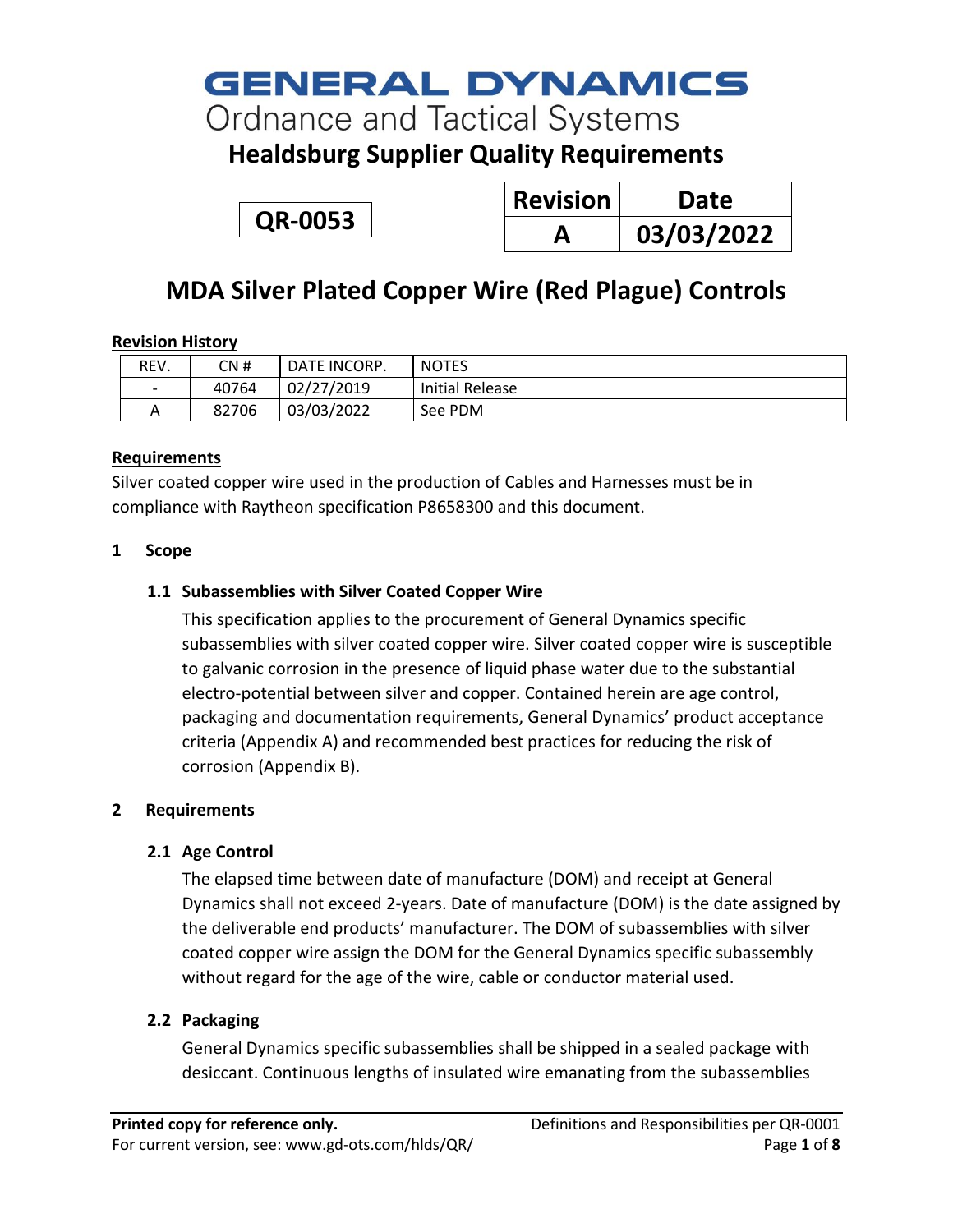# **Healdsburg Supplier Quality Requirements**

shall have ends sealed using heat shrinkable caps or an equivalent device for preventing unimpeded ingress of water (liquid and/or vapor). All wire shall be spooled on plastic spools only.

### **2.3 Wire Finish**

Silver coating shall be without exposed copper. There shall be no evidence of galvanic corrosion. Receiving/Inspection at General Dynamics will accept or reject the supplier's subassemblies based upon evidence of galvanic corrosion per the inspection criteria of Appendix A. Appendix B consists of best practices to preclude galvanic corrosion.

### **2.4 Lot Definition**

A lot is comprised of General Dynamics specific subassemblies identified with the same manufacturer's lot code, received from the same supplier and received at General Dynamics on the same date. Lot definition and lot identification is critical visà-vis ¶2.1 Age Control date of manufacture.

### **3 Shipping Documentation Requirements**

In addition to other required Supplier Quality Requirement certifications, the Supplier shall provide a Corrosion Control Certificate of Compliance (CoC) with each delivery. The Corrosion Control CoC shall contain the following:

### **3.1 Supplier's Name**

- **3.2 GD-OTS Healdsburg PO Number**
- **3.3 GD-OTS Part Name, Part Number and Revision**
- **3.4 Lot Number and quantity in each shipment. Different lots are not to be co-mingled and are separately labeled.**
- **3.5 Serial number(s) of any serialized items delivered**
- **3.6 Explicit certification that the following items are in compliance with this document:**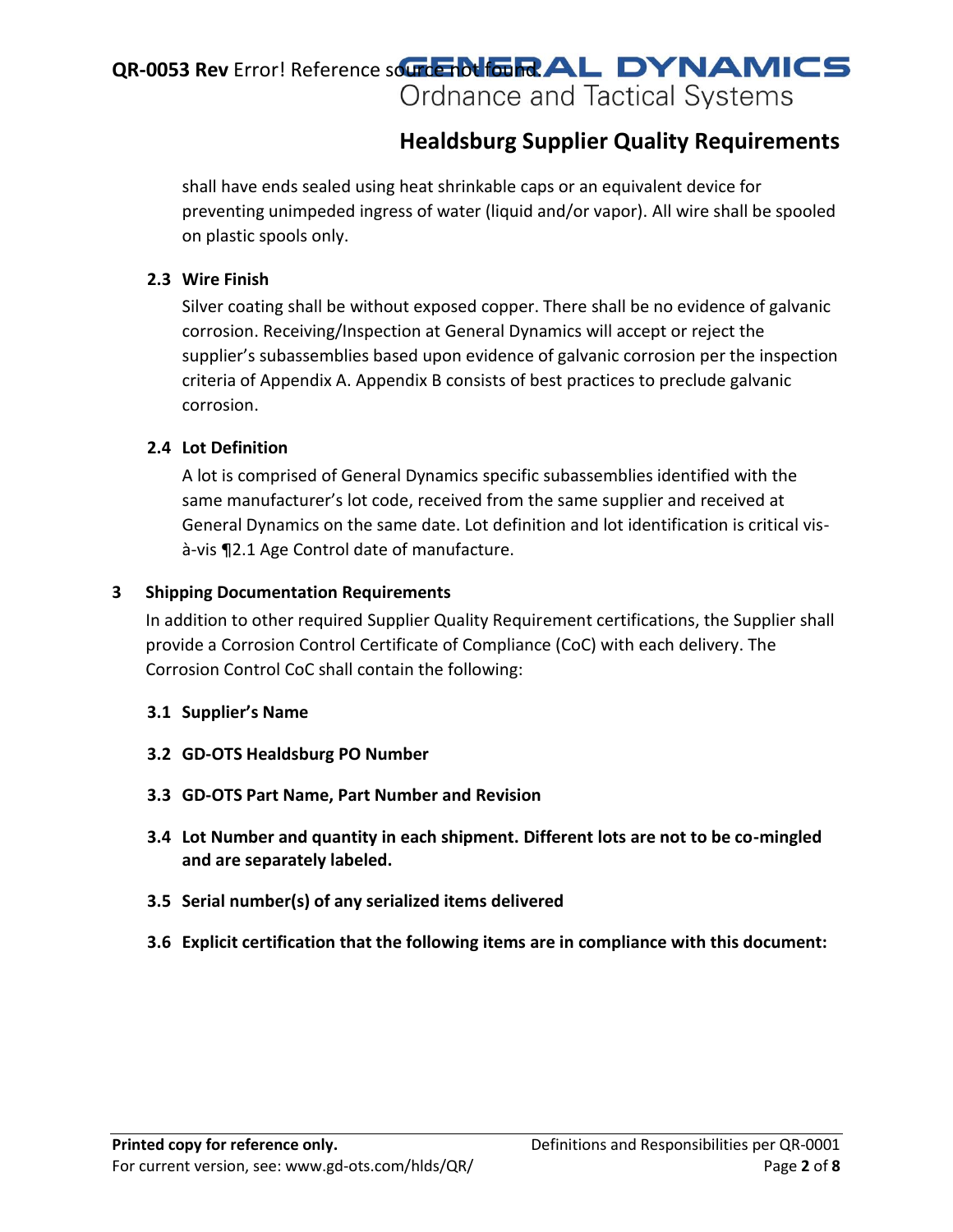# **Healdsburg Supplier Quality Requirements**

- 3.6.1 The elapsed time between the Date of Manufacture and receipt at GD-OTS will be less than 24-months
- 3.6.2 Subassemblies are shipped in a sealed package with desiccant.
- 3.6.3 Continuous lengths of insulated wire emanating from the subassemblies have ends sealed using heat shrinkable caps or an equivalent device for preventing unimpeded ingress of water (liquid and/or vapor).
- 3.6.4 Certification that each lot has been inspected for galvanic corrosion and no evidence was found.
- 3.6.5 Date and signature from an authorized representative of the Supplier.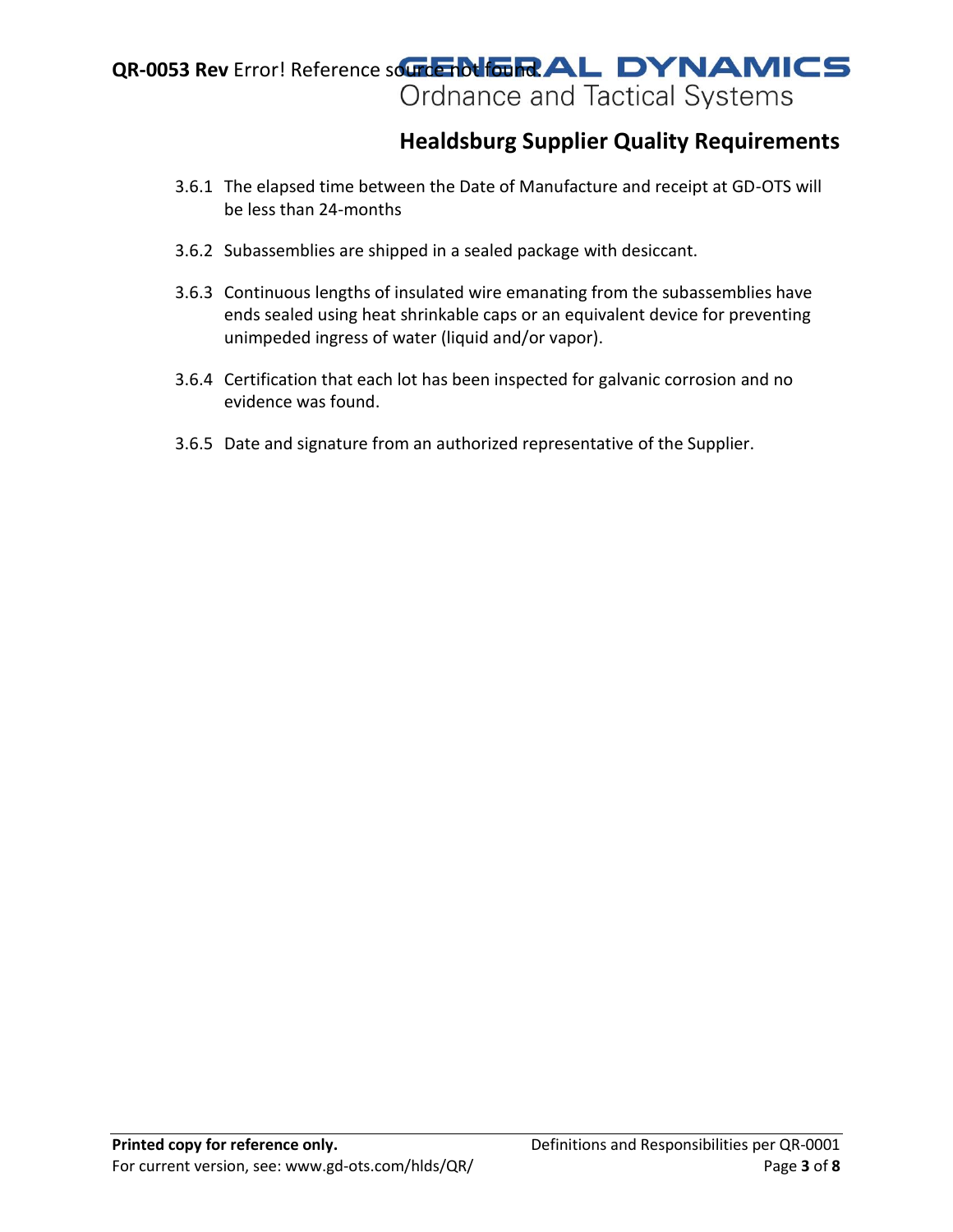# **Healdsburg Supplier Quality Requirements**

### **Appendix A General Dynamics Accept/Reject Criteria**

Sampling for wire finish inspection will occur upon receipt of General Dynamic specific subassemblies. A destructive sample of up to 3 inches will be removed from selected wire ends. The sample will be inspected along its length per the requirements of ¶2.3 and this Appendix.

Visual inspection shall be performed using 20X magnification. Dielectric insulation material shall be removed to enable viewing of the wire strands. Silver coating shall be without exposed copper except as caused by removal of dielectric insulation to accomplish inspection. Electrical wire will be "bird caged" to separate strands for inspection purposes. Evidence of galvanic corrosion is cause for subassembly rejection and return to vendor disposition. An example of the red-colored galvanic corrosion (Reject) at 20X magnification is shown in Figure A1. An example of missing silver coating and exposed copper (Reject) is shown in Figure A2.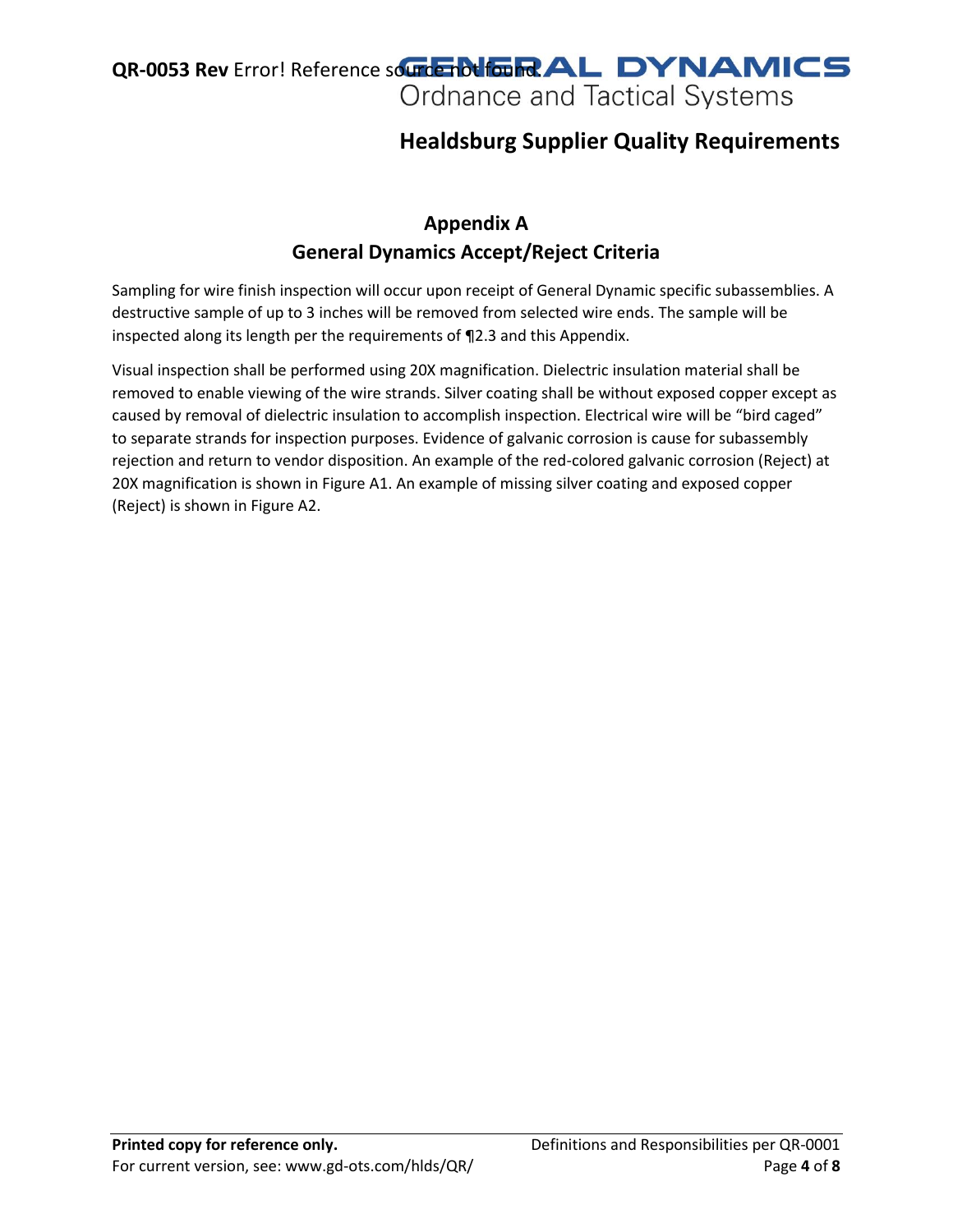# **Healdsburg Supplier Quality Requirements**



**Figure A1. Conductor Wire, 20X Magnification. Galvanic Corrosion Progressing, Reject**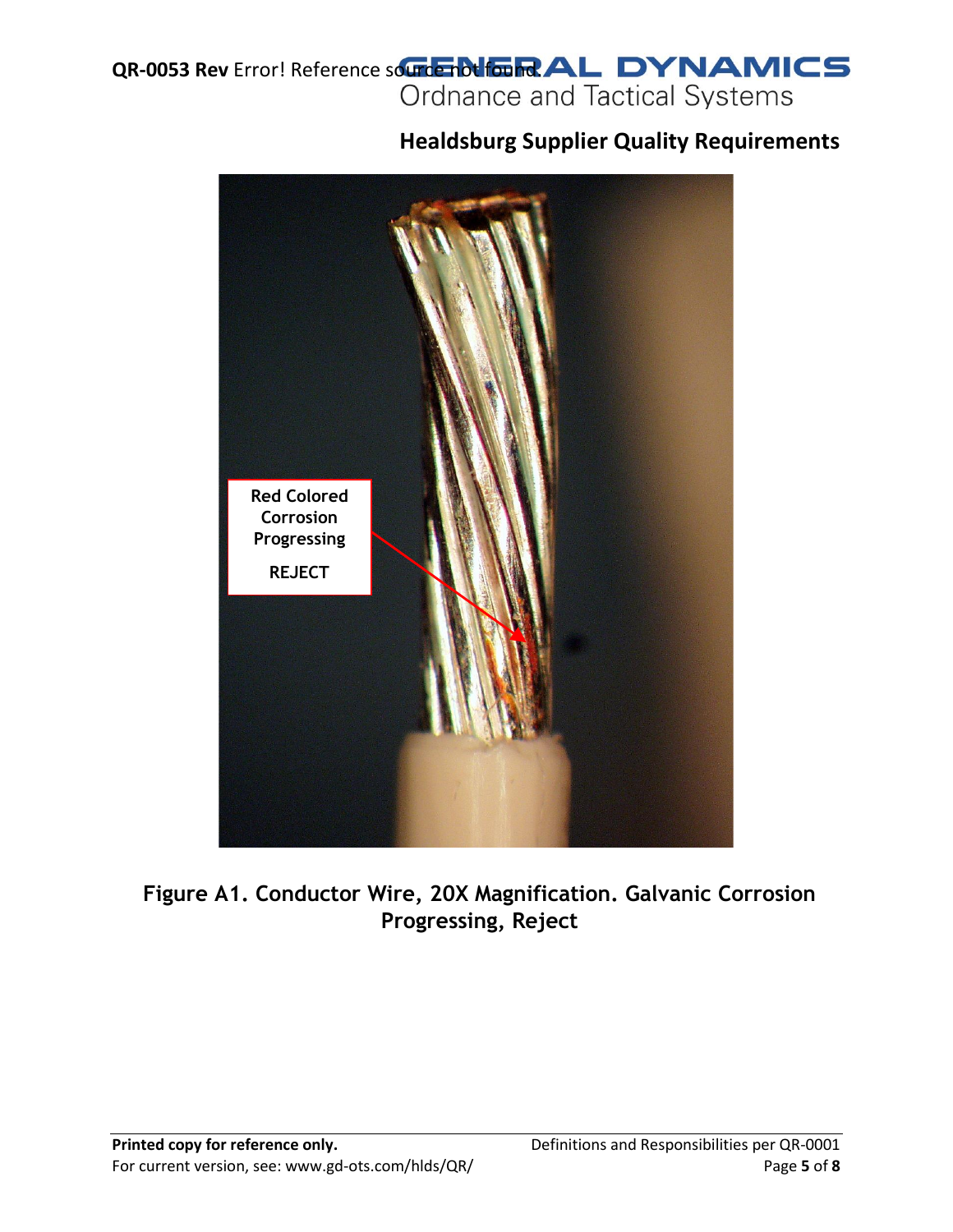# **Healdsburg Supplier Quality Requirements**



# **Figure A2. Conductor Wire, 20X Magnification. Exposed Copper, Reject**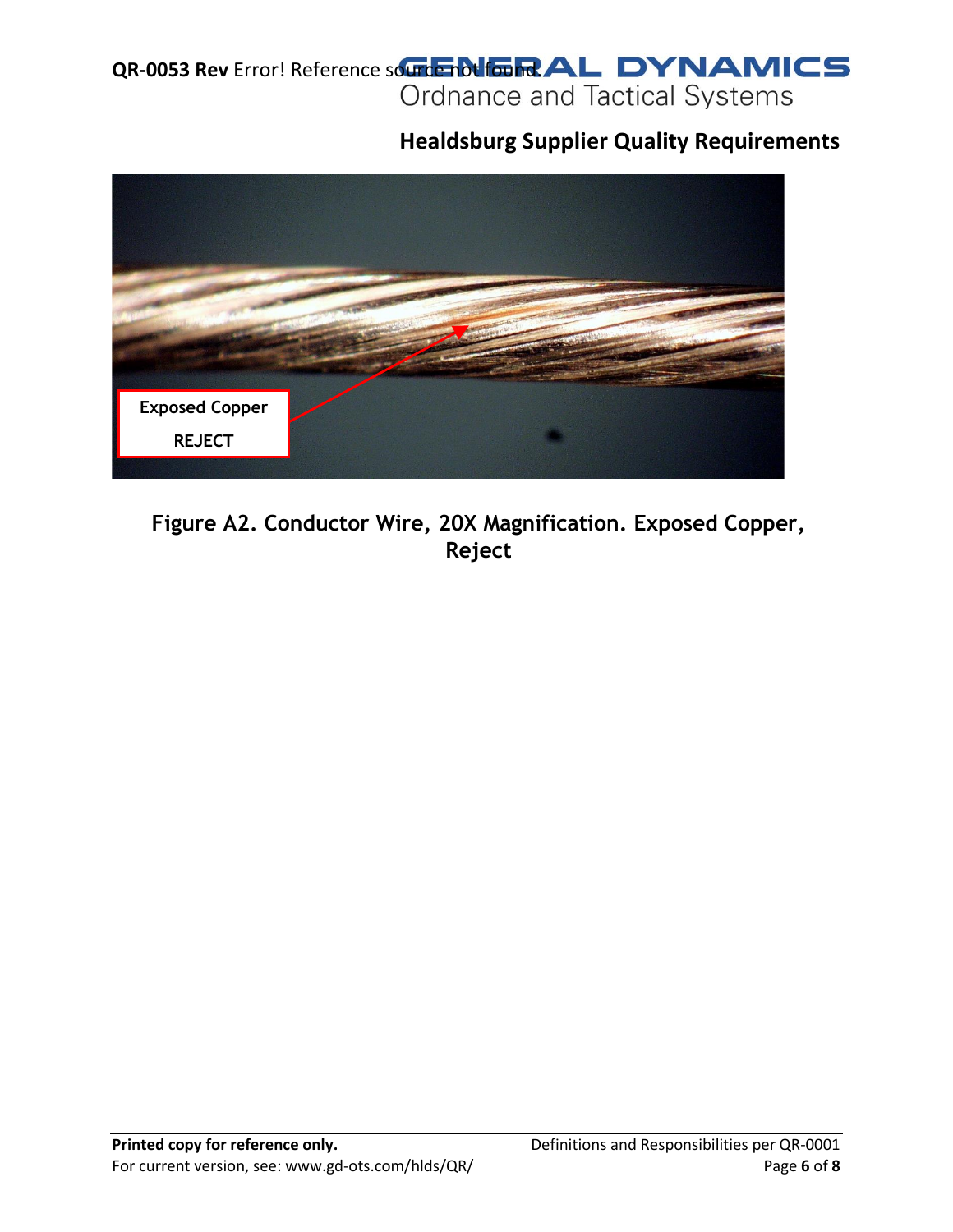# **Healdsburg Supplier Quality Requirements**

### **Appendix B**

### **Best Practices for Galvanic Corrosion Control for Manufacture of Subassemblies with Silver Coated Copper Wire**

### **1 Purpose**

Wire and cable inspection near cut ends present an opportunity for identification of galvanic corrosion on finished subassemblies. The age control, storage and manufacturing environment controls herein listed aid in precluding condensation and subsequent galvanic corrosion of silver coated copper wires potentially resulting in the rejection of the subassembly.

### **2 Age Control**

The elapsed time between date of manufacture (DOM) of wires and cables and receipt at the manufacturer of the subassembly is recommended not to exceed 2-years. Date of manufacture (DOM) is the date assigned by that item's manufacturer. The 2-years apply to wire and cable manufacturers DOM for wire and cable without regard for the age of the conductor material used.

### **3 Packaging**

Recommendation is that wire and cable (shielded and unshielded) be shipped to the subassembly manufacturer in a sealed package containing desiccant. Bagging material, if used, should be polyethylene. Continuous lengths of wire and cable should have ends sealed using heat shrinkable caps or an equivalent device for preventing unimpeded ingress of water (liquid and/or vapor).

### **4 Wire Storage**

The temperature within storage areas for the silver coated copper wire should be less than 100% humidity. Exit doors to areas lacking the same environmental controls should be closed when not in use. If the storage temperature becomes less than or equal to the dew point temperature, i.e. RH rises to 100%, the material can be baked to drive out the moisture. The baking temperature should be between 140°F (60°C) and 190°F (88°C) for 2hours minimum.

Alternatively, moisture protection of the wire may be accomplished by packaging within sealed polyethylene bags containing desiccant.

### **5 Production Conditions**